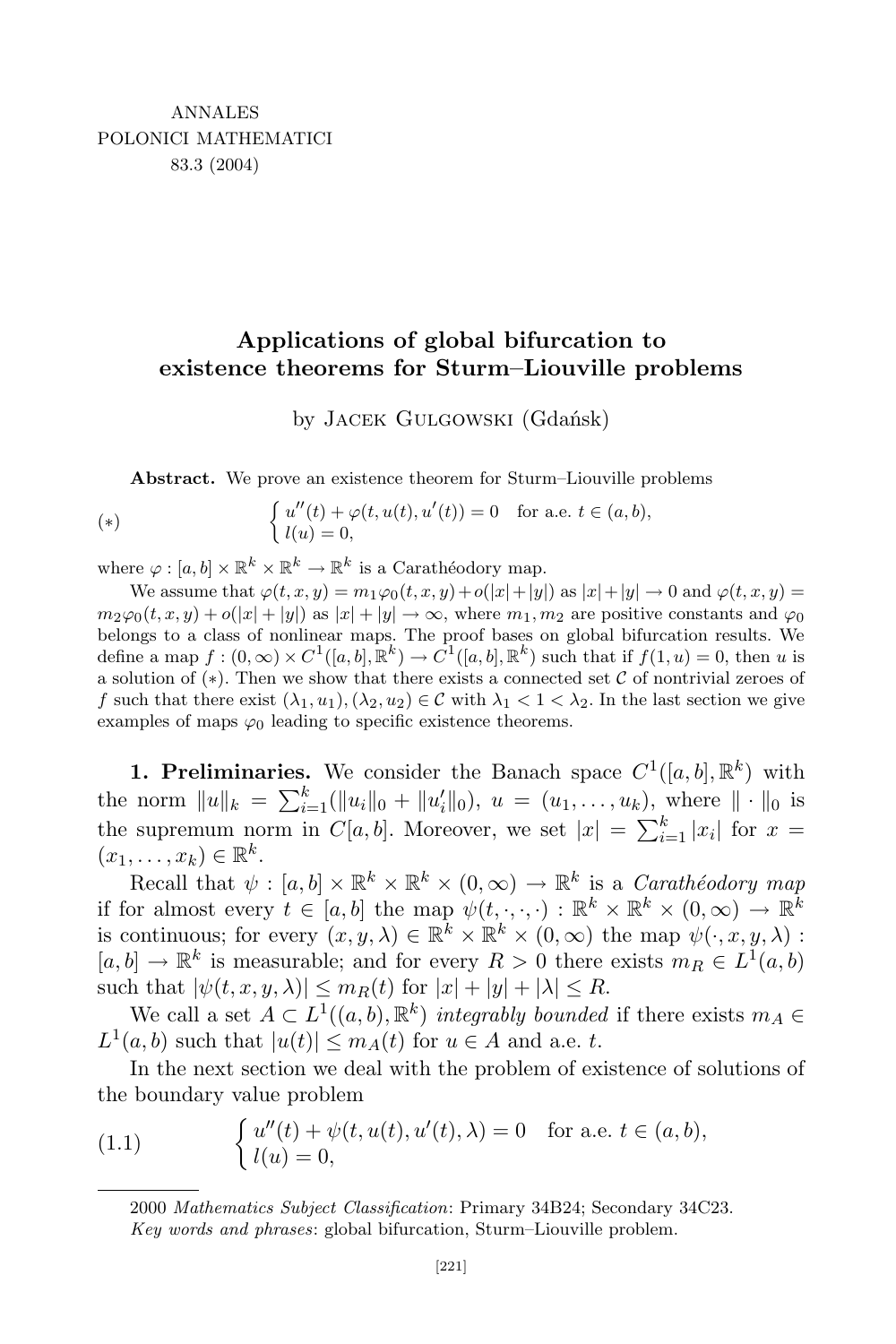where  $\psi : [a, b] \times \mathbb{R}^k \times \mathbb{R}^k \times (0, \infty) \to \mathbb{R}^k$  is a Carathéodory map and  $l: C^1([a, b], \mathbb{R}^k) \to \mathbb{R}^k \times \mathbb{R}^k$  corresponds to Sturm–Liouville boundary conditions, given by

(1.2) 
$$
l(u_1, \ldots, u_k) = (l_1(u_1), \ldots, l_k(u_k)),
$$

where

$$
l_j(u_j) = (u_j(a)\sin\alpha_j - u'_j(a)\cos\alpha_j, u_j(b)\sin\beta_j + u'_j(b)\cos\beta_j),
$$

and  $\alpha_j, \beta_j \in [0, \pi/2], \alpha_j^2 + \beta_j^2 > 0 \ (j = 1, \ldots, k).$ 

Let us recall some properties of the problem

(1.3) 
$$
\begin{cases} u''(t) + h(t) = 0 & \text{for a.e. } t \in [a, b], \\ l(u) = 0, \end{cases}
$$

where  $h \in L^1((a, b), \mathbb{R}^k)$ .

We call  $u \in C^1([a, b], \mathbb{R}^k)$  a solution of  $(1.3)$  if  $u' : [a, b] \to \mathbb{R}^k$  is absolutely continuous and satisfies (1.3). It is known (cf. [H]) that there exists a continuous linear map  $T: L^1((a, b), \mathbb{R}^k) \to C^1([a, b], \mathbb{R}^k)$  such that  $Th = u$ iff *u* is a solution of (1.3). Let us now recall some properties of the map *T*.

- $(1.4)$  (cf. [H]) If  $u \in C^1([a, b], \mathbb{R}^k)$  and  $h \in L^1((a, b), \mathbb{R}^k)$ , then  $\langle u, Th \rangle_k =$  $\langle Tu, h \rangle_k$ , where  $\langle w, v \rangle_k = \int_a^b \sum_{i=1}^k$  $\sum_{i=1}^{b} w_i(t) v_i(t) dt$ .
- (1.5) (cf. [P]) If *A* ⊂ *L*<sup>1</sup>((*a, b*),  $\mathbb{R}^k$ ) is integrably bounded, then *T*(*A*) ⊂  $C^1([a, b], \mathbb{R}^k)$  is relatively compact.

Moreover, if  $\Psi : (0, \infty) \times C^1([a, b], \mathbb{R}^k) \to L^1((a, b), \mathbb{R}^k)$  is the Nemytskiı̆ map associated with the Carathéodory map  $\psi : [a, b] \times \mathbb{R}^k \times \mathbb{R}^k \times (0, \infty) \to \mathbb{R}^k$ , given by  $\Psi(\lambda, u)(t) = \psi(t, u(t), u'(t), \lambda)$ , then the map  $T \circ \Psi : (0, \infty) \times$  $C^1([a, b], \mathbb{R}^k) \to C^1([a, b], \mathbb{R}^k)$  is completely continuous.

Let  $f : (0, \infty) \times C^1([a, b], \mathbb{R}^k) \to C^1([a, b], \mathbb{R}^k)$  be given by  $f(\lambda, u) = u -$ *TΨ*( $\lambda$ , *u*). Assume that  $\psi(\cdot, 0, 0, \cdot) = 0$ . Then  $f(\lambda, 0) = 0$  for any  $\lambda \in (0, \infty)$ . Let  $\mathcal{R}_f$  denote the closure of the set of nontrivial zeroes of  $f$ , i.e.

$$
\mathcal{R}_f = \overline{\{(\lambda, u) \in (0, \infty) \times C^1([a, b], \mathbb{R}^k) \mid f(\lambda, u) = 0, u \neq 0\}}.
$$

We will use the global bifurcation theorem 1 given below. We recall that  $(\lambda_0, 0) \in (0, \infty) \times C^1([a, b], \mathbb{R}^k)$  is a *bifurcation point* of  $f : (0, \infty) \times C^1([a, b], \mathbb{R}^k)$  $C^1([a, b], \mathbb{R}^k) \to C^1([a, b], \mathbb{R}^k)$  if for any open set  $U \subset (0, \infty) \times C^1([a, b], \mathbb{R}^k)$ such that  $(\lambda_0, 0) \in U$ , there exists  $(\lambda, u) \in U$  with  $u \neq 0$  and  $f(\lambda, u) = 0$ . The set of all bifurcation points of  $f$  will be denoted by  $\mathcal{B}_f$ .

If  $[a, b] \subset (0, \infty)$  and  $\mathcal{B}_f \subset [a, b] \times \{0\}$ , then we may define the *bifurcation index* of  $f$  in the interval  $[a, b]$  as

$$
s[f, a, b] = \lim_{\lambda \to b^{+}} df(\lambda) - \lim_{\lambda \to a^{-}} df(\lambda),
$$

where  $d_f(\lambda) = \deg(f(\lambda, \cdot), B(0, r), 0)$  for  $(\lambda, 0) \notin \mathcal{B}_f$  and  $r > 0$  small enough.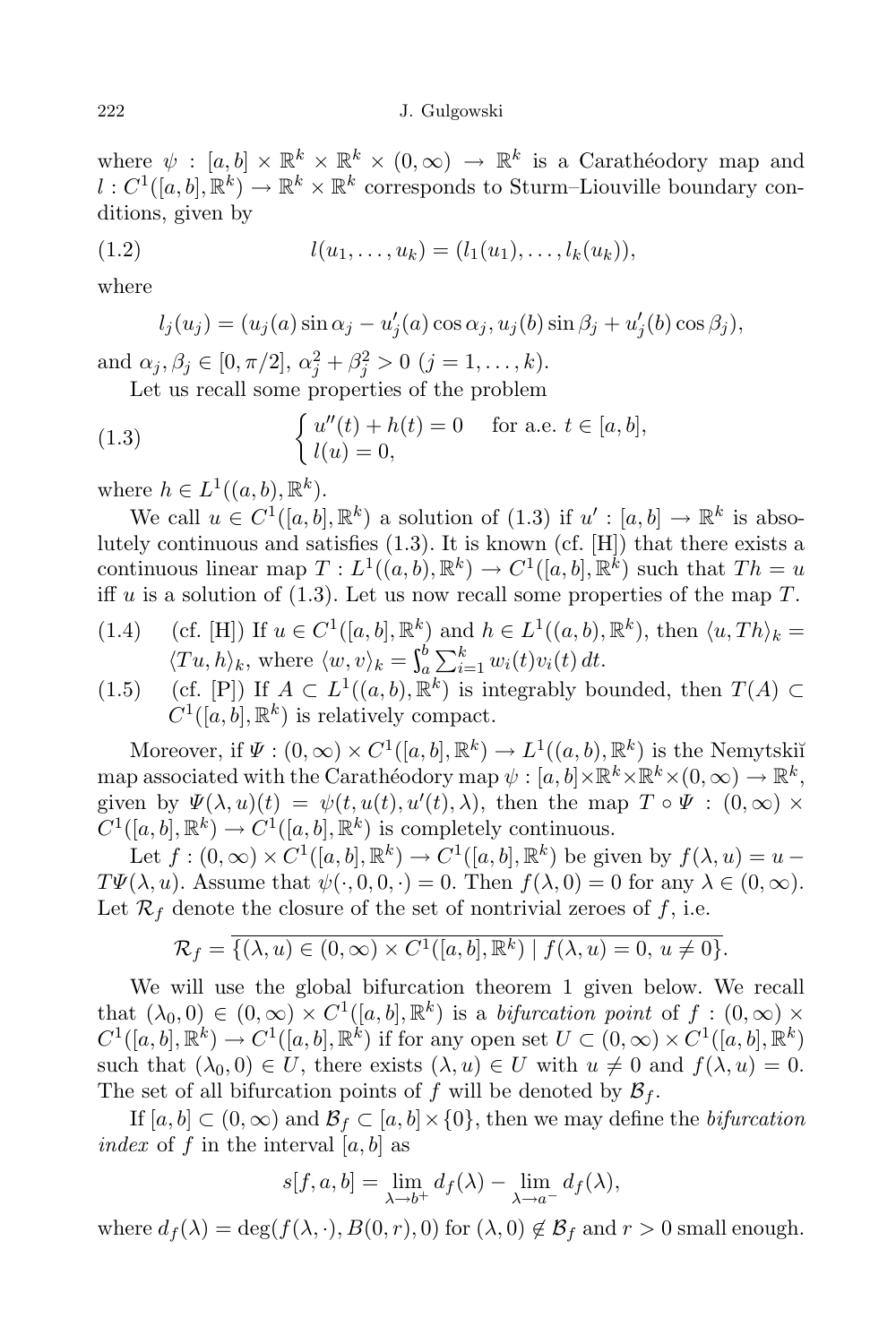The theorem given below is a direct consequence of the theorem given in [LS] (see also [CH]).

THEOREM 1. Let  $F : (0, \infty) \times C^1([a, b], \mathbb{R}^k) \to C^1([a, b], \mathbb{R}^k)$  be a com $p$ *letely continuous map such that*  $F(\cdot, 0) = 0$ *, and let*  $f : (0, \infty) \times C^1([a, b], \mathbb{R}^k)$  $\rightarrow C^1([a, b], \mathbb{R}^k)$  be given by  $f(\lambda, u) = u - F(\lambda, u)$ . If  $[a, b] \subset (0, \infty)$ ,  $B_f \subset [a, b] \times \{0\}$  and  $s[f, a, b] \neq 0$ , then there exists a noncompact com*ponent*  $C \subset \mathcal{R}_f \cup ([a, b] \times \{0\})$  *such that*  $C \cap \mathcal{B}_f \neq \emptyset$ *.* 

**2. Existence theorem.** In this section we will be assuming that  $\varphi_0$ :  $[a, b] \times \mathbb{R}^k \times \mathbb{R}^k \to \mathbb{R}^k$ ,  $\varphi_0 = (\varphi_{0,1}, \ldots, \varphi_{0,k})$ , is a Carathéodory map, satisfying the following conditions  $(A1)$ – $(A3)$ :

- (A1)  $\varphi_0(t, mx, my) = m\varphi_0(t, x, y)$  for all  $(x, y) \in \mathbb{R}^{2k}$ ,  $m \ge 0$  and almost every  $t \in [a, b]$ .
- (A2) The set  $\Lambda$  of  $\lambda \in (0, \infty)$  for which there exists  $u \in C^1([a, b], \mathbb{R}^k)$ ,  $u \neq 0$ , such that  $(\lambda, u)$  is a solution of

(2.1) 
$$
\begin{cases} u''(t) + \lambda \varphi_0(t, u(t), u'(t)) = 0, \\ l(u) = 0, \end{cases}
$$

is nonempty and bounded.

(A3) There exist a positive constant  $\alpha > 0$  and a nonzero solution  $(\mu_0, u_0)$  $\in (0, \infty) \times C^1([a, b], \mathbb{R}^k)$ ,  $u_0 = (u_{0,1}, \ldots, u_{0,k})$ , of  $(2.1)$  such that

$$
\sum_{i=1}^{k} \varphi_{0,i}(t, x, y) u_{0,i}(t) \ge \alpha \sum_{i=1}^{k} |x_i| |u_{0,i}(t)|
$$

for all  $(x, y) \in \mathbb{R}^{2k}$  and almost every  $t \in [a, b]$ .

Observe that  $0 \notin \overline{\Lambda}$  because of the boundary conditions. Moreover, there exists  $r > 0$  such that  $\Lambda \subset (r, \infty)$ . To prove this assume, contrary to our claim, that there exists a sequence  $\{(\lambda_n, u_n)\} \subset (0, \infty) \times C^1([a, b], \mathbb{R}^k)$  of solutions of (2.1) such that  $\lambda_n \to 0$  and  $||u_n||_k = 1$ . Then the sequence  $T\Phi_0(u_n)$ contains a convergent subsequence and the corresponding subsequence of  ${u_n} = {\lambda_n T \Phi_0(u_n)}$  converges to 0, which contradicts our assumption. A similar reasoning shows that *Λ* is a closed subset of R.

THEOREM 2.  $Assume\ 0 < m_1 < \min A \leq \max A < m_2$  and  $Carathéodo \forall r$  *ry*  $map \ \varphi_0 : [a, b] \times \mathbb{R}^k \times \mathbb{R}^k \to \mathbb{R}^k$  satisfies (A1)–(A3). Assume moreover *that*  $\varphi : [a, b] \times \mathbb{R}^k \times \mathbb{R}^k \to \mathbb{R}^k$  *is a Carathéodory map satisfying* 

$$
(2.2) \quad \forall_{\varepsilon>0} \; \exists_{\delta>0} \; \forall_{(x,y)\in\mathbb{R}^{2k}} \; \forall_{t\in[a,b]} |x|+|y| \leq \delta \; \Rightarrow \; |\varphi(t,x,y)-m_i\varphi_0(t,x,y)| \leq \varepsilon(|x|+|y|),
$$

$$
(2.3) \quad \forall_{\varepsilon>0} \ \exists_{R>0} \ \forall_{(x,y)\in\mathbb{R}^{2k}} \ \forall_{t\in[a,b]} |x|+|y| \geq R \ \Rightarrow \ |\varphi(t,x,y)-m_j\varphi_0(t,x,y)| \leq \varepsilon(|x|+|y|),
$$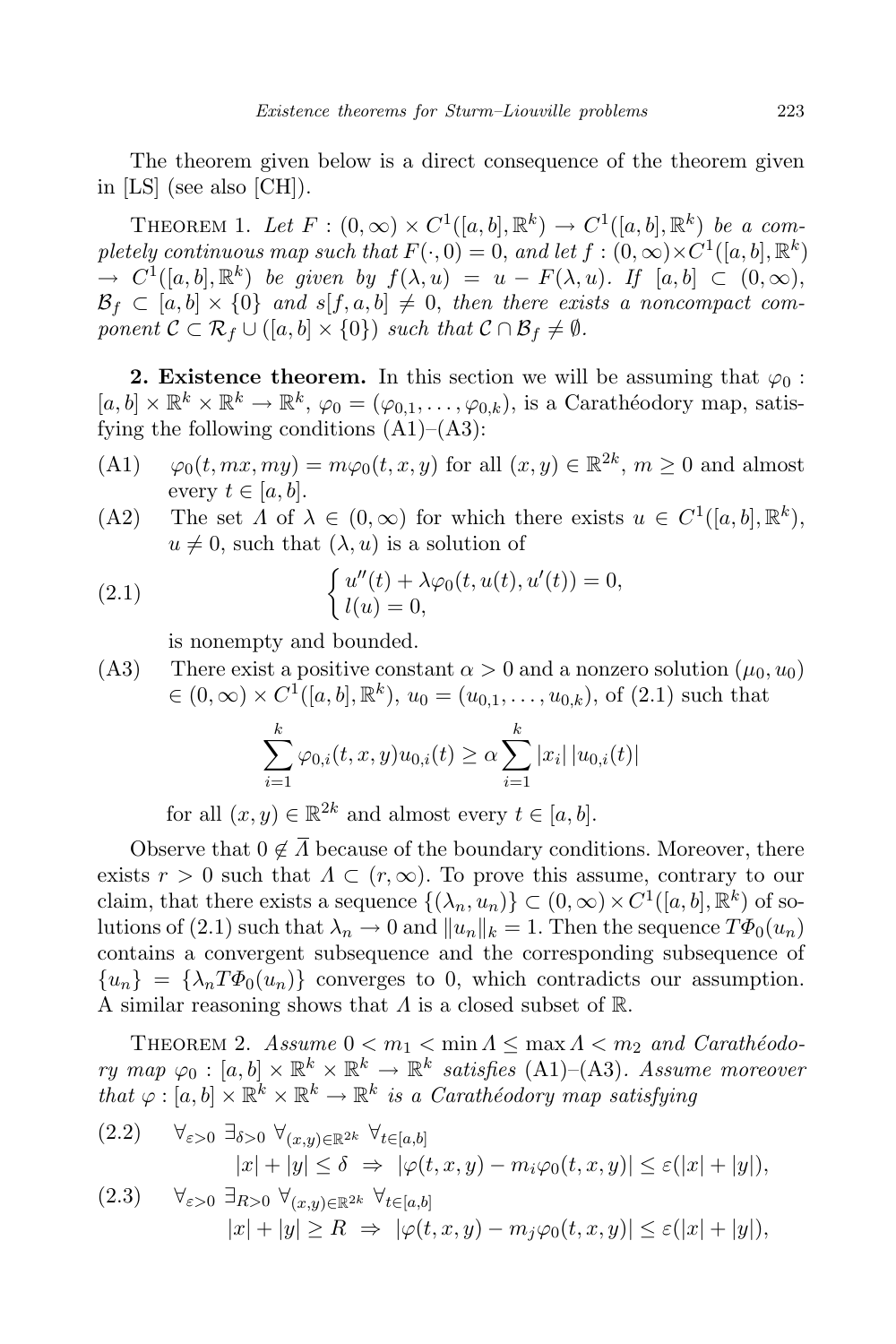*where*  $(i, j) = (1, 2)$  *or*  $(2, 1)$ *. Then there exists a nonzero solution of the boundary value problem*

(2.4) 
$$
\begin{cases} u''(t) + \varphi(t, u(t), u'(t)) = 0 & \text{for a.e. } t \in (a, b), \\ l(u) = 0, \end{cases}
$$

 $where \ l : C^1([a, b], \mathbb{R}^k) \to \mathbb{R}^{2k} \text{ is given by } (1.2).$ 

*Proof.* Without loss of generality we may assume that the constant  $\alpha$  in  $(A3)$  satisfies  $\alpha \in (0,1)$ . Fix  $\nu > \max A/m_1\alpha$ . Let  $q_1, q_2 : (0, \infty) \to [0, \infty)$  be a partition of unity associated with the covering  $U_1 = (0, 2\nu)$ ,  $U_2 = (\nu, \infty)$ of  $(0, \infty)$ . Let  $\psi : [a, b] \times \mathbb{R}^k \times \mathbb{R}^k \times (0, \infty) \to \mathbb{R}^k$  be the Carathéodory map given by

$$
\psi(t, x, y, \lambda) = \lambda q_1(\lambda) \varphi(t, x, y) + \lambda q_2(\lambda) m_j \varphi_0(t, x, y).
$$

Let  $\Psi : (0, \infty) \times C^1([a, b], \mathbb{R}^k) \to L^1((a, b), \mathbb{R}^k)$  be the Nemytskiı̆ map associated with  $\psi$ . Define  $f : (0, \infty) \times C^1([a, b], \mathbb{R}^k) \to C^1([a, b], \mathbb{R}^k)$  by  $f(\lambda, u) = u - T\Psi(\lambda, u)$ . We can see that if  $f(1, u) = 0$ , then *u* is a solution of (2.4).

First we prove that  $\mathcal{B}_f \subset \{\lambda/m_i \mid \lambda \in \Lambda\}$ . To show this take a sequence  $\{(\lambda_n, u_n)\}\subset (0,\infty)\times C^1([a,b],\mathbb{R}^k)$  such that  $\lambda_n \to \lambda_0 \in [0,\infty), u_n \neq 0$  and  $u_n \to 0$ . Set  $v_n = u_n / ||u_n||_k$ . Then

$$
v_n = \lambda_n q_1(\lambda_n) T \frac{\Phi(u_n) - m_i \Phi_0(u_n)}{\|u_n\|_k} + \lambda_n (m_i q_1(\lambda_n) + m_j q_2(\lambda_n)) T \Phi_0(v_n).
$$

By (2.2) the first term on the right hand side converges to 0. Since  $\{\Phi_0(v_n)\}\$ is integrably bounded,  ${T\Phi_0(v_n)}$  contains a convergent subsequence. So the corresponding subsequence of  $\{v_n\}$  converges to some  $v_0 \in C^1([a, b], \mathbb{R}^k)$ . Then  $v_0 = \lambda_0 (m_i q_1(\lambda_0) + m_i q_2(\lambda_0)) T \Phi_0(v_0)$ .

Therefore  $\lambda_0(m_i q_1(\lambda_0) + m_j q_2(\lambda_0)) \in \Lambda$ . Because  $m_i q_1(\lambda_0) + m_j q_2(\lambda_0)$  $\in$   $[m_1, m_2]$ , we must have  $\lambda_0 \leq \max \Lambda/m_1 < \nu$ , and  $q_2(\lambda_0) = 0$ . Hence  $m_i\lambda_0 \in \Lambda$ , and  $\mathcal{B}_f \subset \{\lambda/m_i \mid \lambda \in \Lambda\}$ .

Now we show that  $s[f, \min A/m_i, \max A/m_i] = -1$ . First observe that by  $(2.2)$  and the homotopy property of the topological degree,  $s[f, \min A/m_i,$  $\max_{i} A / m_i$  =  $s[f_0, \min A / m_i, \max A / m_i]$ , where  $f_0 : (0, \infty) \times C^1([a, b], \mathbb{R}^k)$  $\rightarrow C^1([a, b], \mathbb{R}^k)$  is given by

$$
f_0(\lambda, u) = u - \lambda (m_i q_1(\lambda) + m_j q_2(\lambda)) T \Phi_0(u).
$$

Let  $\lambda \in (0, \min A/m_i) \cup (\max A/m_i, \infty)$  and  $r \geq 0$ . The map  $f_0(\lambda, \cdot)$ :  $\overline{B(0,r)} \to C^1([a,b],\mathbb{R}^k)$  is homotopic to  $f_1(\lambda,\cdot): \overline{B(0,r)} \to C^1([a,b],\mathbb{R}^k)$ given by  $f_1(\lambda, u) = u - \lambda m_i T \Phi_0(u)$ . Indeed, for  $\lambda \leq \nu$  the maps are just equal. Let now  $\lambda \geq \nu$ . Then the required homotopy  $h : [0,1] \times B(0,r) \rightarrow$  $C^1([a, b], \mathbb{R}^k)$  is given by

$$
h(t, u) = u - \lambda(t(m_i q_1(\lambda) + m_j q_2(\lambda)) + (1 - t)m_i)T\Phi_0(u).
$$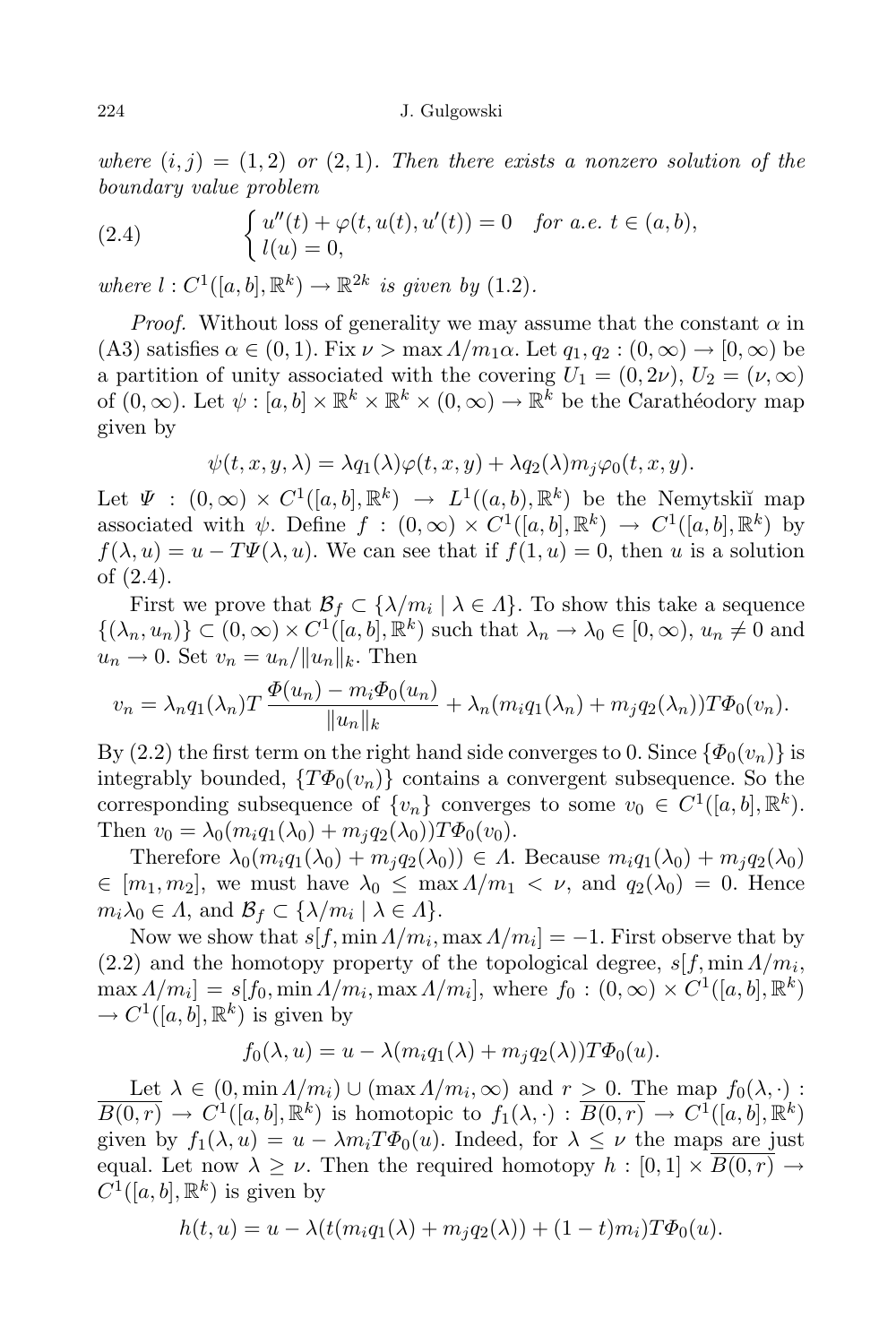Observe that for  $h(t, u) = 0$  and  $u \neq 0$ ,

$$
\lambda(t(m_iq_1(\lambda)+m_jq_2(\lambda))+(1-t)m_i)\in\Lambda.
$$

Because  $m_i q_1(\lambda) + m_i q_2(\lambda) \geq m_1$ , we must have

$$
\max \Lambda \geq \lambda (tm_1 + (1-t)m_1) = \lambda m_1,
$$

which contradicts  $\lambda > \nu$ . So we conclude that

$$
s[f_0, \min \Lambda/m_i, \max \Lambda/m_i] = s[f_1, \min \Lambda/m_i, \max \Lambda/m_i].
$$

Now fix  $\lambda \in (0, \min A/m_i)$ . Because for  $t \in [0, 1]$  the maps  $f_1(t\lambda, \cdot)$ :  $\overline{B(0,r)} \to C^1([a,b],\mathbb{R}^k)$  do not have nontrivial zeroes,  $f_1(\lambda,\cdot)$  is homotopic to the identity map, so  $\deg(f(\lambda, \cdot), B(0, r), 0) = 1$ .

Assume now that  $\lambda > \max A/m_i$ . As above,  $f(\lambda_1, \cdot) \sim f(\lambda_2, \cdot)$  for all  $\lambda_1, \lambda_2 \in (\max A/m_i, \infty)$ , so we may assume that  $\lambda > \max A/\alpha m_i$ . Now the map  $f_1(\lambda, \cdot)$  may be joined by a homotopy to  $f_2 : \overline{B(0,r)} \to$  $C^1([a, b], \mathbb{R}^k)$  given by  $f_2(u) = u - \frac{\lambda m_i T \Phi_0(u) - u_0}{\lambda m_i T \Phi_0(u)}$ , where  $u_0$  is given in (A3); the homotopy  $h_2 : [0,1] \times \overline{B(0,r)} \to C^1([a,b],\mathbb{R}^k)$  is given by  $h_2(t, u) = u - \lambda m_i T \Phi_0(u) - t u_0.$ 

We now show that  $h_2(t, u) \neq 0$  for  $t \in (0, 1]$  and  $u \in \overline{B(0, r)}$ . Assume, contrary to our claim, that  $h_2(t, u) = 0$ . Then

$$
u - \lambda m_i T \Phi_0(u) = t u_0,
$$
  

$$
\langle u, u_0 \rangle_k - \lambda m_i \langle T \Phi_0(u), u_0 \rangle_k = t \langle u_0, u_0 \rangle_k.
$$

So

$$
0 < \langle u, u_0 \rangle_k - \lambda m_i \langle T\Phi_0(u), u_0 \rangle_k = \langle u, u_0 \rangle_k - \frac{\lambda m_i}{\mu_0} \langle \Phi_0(u), u_0 \rangle_k
$$
\n
$$
\leq \int_{a}^{b} \sum_{i=1}^{k} |u_i(t)| |u_{0,i}(t)| dt - \frac{\lambda m_i}{\mu_0} \int_{a}^{b} \sum_{i=1}^{k} \varphi_{0,i}(t, u(t), u'(t)) u_{0,i}(t) dt
$$
\n
$$
\leq \int_{a}^{b} \sum_{i=1}^{k} |u_i(t)| |u_{0,i}(t)| dt - \frac{\alpha \lambda m_i}{\mu_0} \int_{a}^{b} \sum_{i=1}^{k} |u_i(t)| |u_{0,i}(t)| dt
$$
\n
$$
= \left(1 - \frac{\alpha \lambda m_i}{\mu_0}\right) \int_{a}^{b} \sum_{i=1}^{k} |u_i(t)| |u_{0,i}(t)| dt.
$$

Hence  $\lambda \leq \max_{i} \Lambda / \alpha m_i$ , a contradiction. So  $f_1(\lambda, \cdot) \sim f_2$  and  $f_2(u) \neq 0$ for  $u \in B(0,r)$ . Hence  $\deg(f_2, B(0,r), 0) = 0$  and  $s[f, \min A/m_i, \max A/m_i]$ = *−*1.

By Theorem 1 there exists a noncompact component

$$
C \subset \mathcal{R}_f \cup \left( \left[ \frac{\min A}{m_i}, \frac{\max A}{m_i} \right] \times \{0\} \right)
$$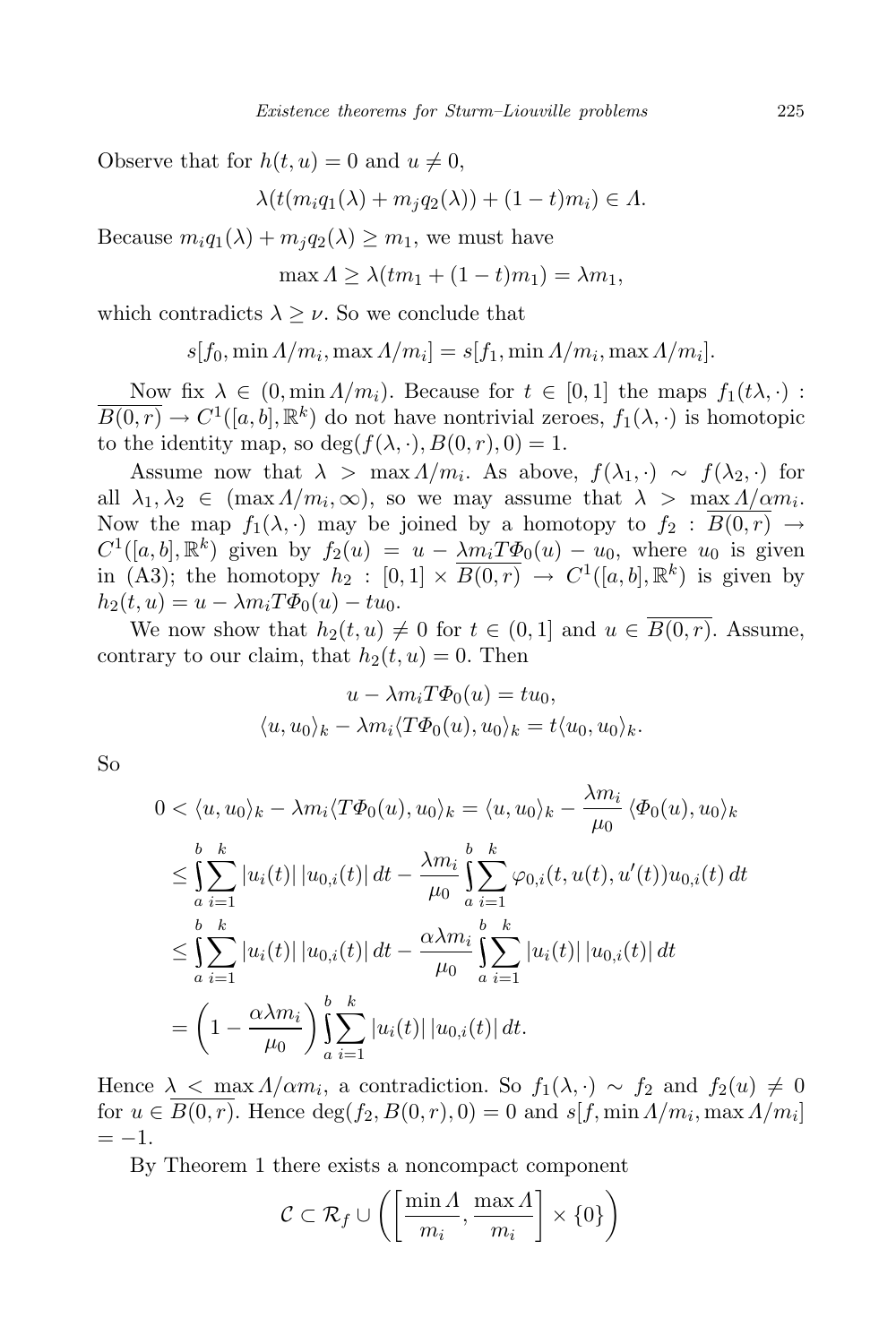containing  $[\min A/m_i, \max A/m_i] \times \{0\}$ . Now we show that there exists a sequence  $\{(\lambda_n, u_n)\}\subset \mathcal{C}$  such that  $||u_n||_k \to \infty$ . Assume, contrary to our claim, that  $\{u_n\}$  is bounded. Then, because C is not compact, either  $\lambda_n \to 0$ or  $\lambda_n \to \infty$ .

First consider the case of  $\lambda_n \to 0$ . Since  $\{u_n\}$  is bounded,  $\{T\Psi(\lambda_n, u_n)\}$ has a convergent subsequence. Because  $u_n = \lambda_n T \Phi(u_n)$  for large  $n \in \mathbb{N}$ , the corresponding subsequence of  $\{u_n\}$  converges to 0. But this contradicts our earlier observation that for  $u_n \to 0$ , the sequence  $\{\lambda_n\}$  cannot converge to 0.

Now let  $\lambda_n \to \infty$ . We may assume that  $\Psi(\lambda_n, u_n) = \lambda_n m_i T \Phi_0(u_n)$ , so  $u_n = \lambda_n m_j T \Phi_0(u_n)$ . By (A2),  $\lambda_n \in {\{\lambda/m_j \mid \lambda \in \Lambda\}}$ , which contradicts  $\lambda_n \to \infty$ .

So there exists a sequence  $\{(\lambda_n, u_n)\}\subset \mathcal{C}$  such that  $||u_n||_k \to \infty$ . We now show that  $\lambda_n \to \lambda_0 \in \{\lambda/m_i \mid \lambda \in \Lambda\}$ . Assume that  $\lambda_n \to \lambda_0 \in [0,\infty)$ . Then

$$
u_n = T\Psi(\lambda_n, u_n),
$$
  

$$
u_n = \lambda_n q_1(\lambda_n) T(\Phi(u_n) - m_j \Phi_0(u_n)) + \lambda_n (q_1(\lambda_n) + q_2(\lambda_n)) m_j T \Phi_0(u_n),
$$

and if we set  $v_n = u_n / ||u_n||_k$ , then

$$
v_n = \lambda_n q_1(\lambda_n) T \frac{\Phi(u_n) - m_j \Phi_0(u_n)}{\|u_n\|_k} + \lambda_n m_j T \Phi_0(v_n).
$$

Observe that the set  $\{\Phi(u_n) - m_j\Phi_0(u_n)\}\$ is integrably bounded. Hence 1  $\frac{1}{\|u_n\|_k}T(\Phi(u_n)-m_j\Phi_0(u_n))\to 0$  in  $C^1([a,b],\mathbb{R}^k)$ . Because  $\{\Phi_0(v_n)\}\$ is integrably bounded as well,  $\{T\Phi_0(v_n)\}$  has a convergent subsequence. So we may assume that  $v_n \to v_0$  and then

$$
v_0 = \lambda_0 m_j T \Phi_0(v_0)
$$

for  $v_0 \neq 0$ . This implies  $\lambda_0 \in \{\lambda/m_i \mid \lambda \in \Lambda\}.$ 

Because  $\{\lambda/m_1 \mid \lambda \in \Lambda\} \subset (1,\infty)$  and  $\{\lambda/m_2 \mid \lambda \in \Lambda\} \subset (0,1)$ , there must exist pairs  $(\lambda_1, u_1), (\lambda_2, u_2) \in \mathcal{C}$  such that  $\lambda_1 < 1 < \lambda_2$ . From the connectedness of *C* we conclude that there exists  $(1, u) \in C$ . Because  $1 < \nu$ , the function *u* is a solution of  $(2.4)$ .  $\Box$ 

**3. Examples.** In this section we give examples of Carathéodory maps  $\varphi_0 : [a, b] \times \mathbb{R}^k \times \mathbb{R}^k \to \mathbb{R}^k$  satisfying  $(A1)$ – $(A3)$ , so leading to different versions of Theorem 2. First, we recall the basic spectral properties of the scalar linear Sturm–Liouville problem (cf. [H])

(3.1) 
$$
\begin{cases} v''(t) + \lambda v(t) = 0 & \text{for } t \in [a, b], \\ l_s(v) = 0, \end{cases}
$$

where  $v \in C^1[a, b]$ ,  $\lambda \in \mathbb{R}$  and  $l_s : C^1[a, b] \to \mathbb{R}^1 \times \mathbb{R}^1$  is given by (cf. (1.2))

$$
l_s(v) = (v(a)\sin\alpha_s - v'(a)\cos\alpha_s, v(b)\sin\beta_s + v'(b)\cos\beta_s).
$$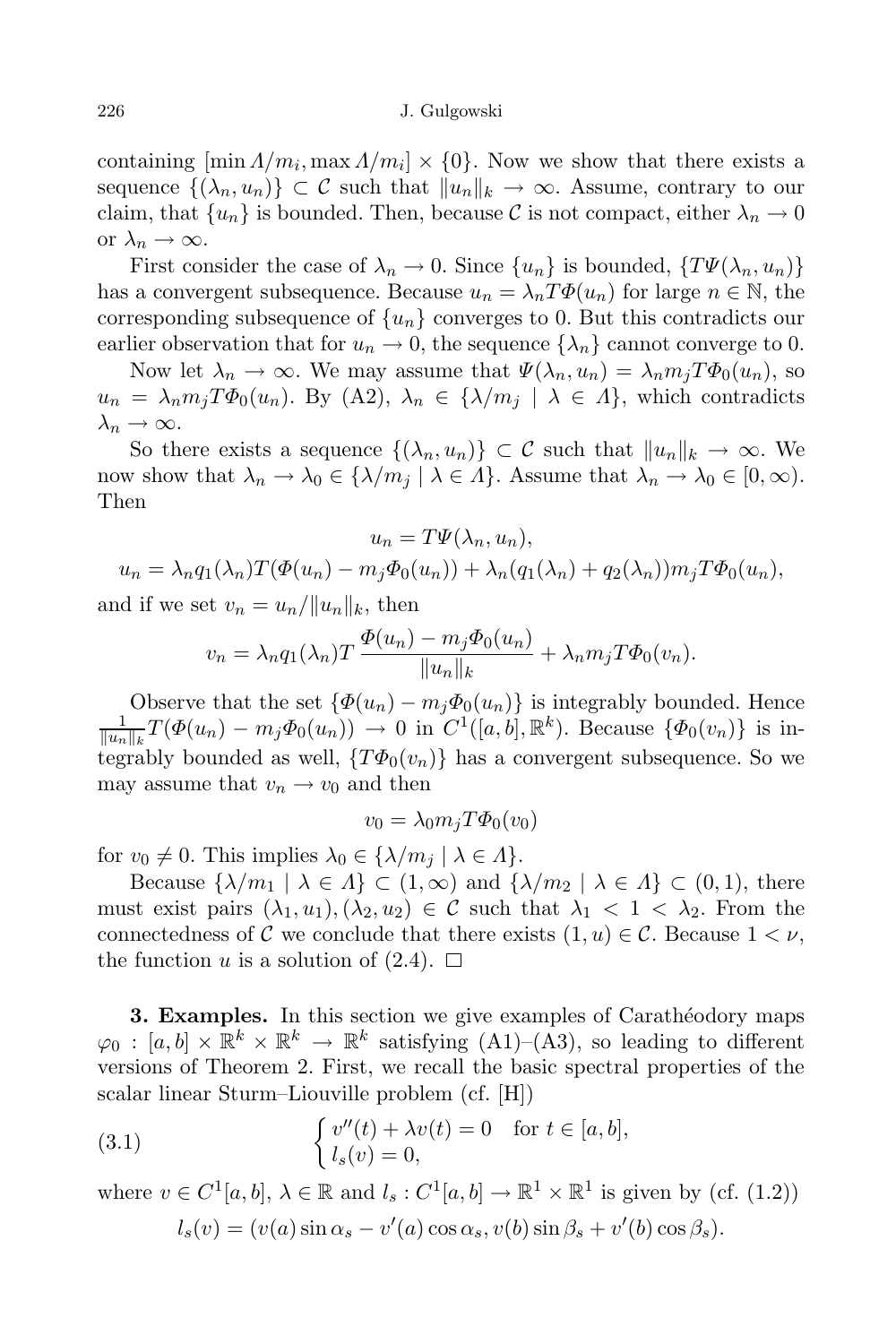Problem (3.1) has a minimal eigenvalue  $\mu_s \in \mathbb{R}$ . Let  $v_0$  denote an eigenvector associated with  $\mu_s$ . Then  $\mu_s \in (0, \infty)$  and  $v_0$  does not change sign in  $(a, b)$ . Additionally  $|v_0|$  is the only nonzero and nonnegative solution of (3.1).

Let  $\varphi_0 : \mathbb{R}^k \to \mathbb{R}^k$  be given by  $\varphi_0(x_1, \ldots, x_k) = (\xi_1 | x_1 |, \ldots, \xi_k | x_k |)$ , where  $\xi_1, \ldots, \xi_k \in [0, \infty)$  for  $\xi_1^2 + \cdots + \xi_k^2 > 0$ , and let  $\Lambda = {\mu_s/\xi_s | \xi_s > 0, s =$  $1, \ldots, k$ .

THEOREM 3. Let  $\varphi_0$  be as above. Assume moreover  $0 < m_1 < \min A \le$  $\max A < m_2$  and the *Carathéodory*  $map \varphi : [a, b] \times \mathbb{R}^k \times \mathbb{R}^k \to \mathbb{R}^k$  satisfies

$$
\forall \varepsilon > 0 \ \exists \delta > 0 \ \forall (x, y) \in \mathbb{R}^{2k} \ \forall t \in [a, b]
$$
\n
$$
|x| + |y| \le \delta \ \Rightarrow \ |\varphi(t, x, y) - m_i \varphi_0(t, x, y)| \le \varepsilon (|x| + |y|),
$$
\n
$$
\forall \varepsilon > 0 \ \exists R > 0 \ \forall (x, y) \in \mathbb{R}^{2k} \ \forall t \in [a, b]
$$
\n
$$
|x| + |y| \ge R \ \Rightarrow \ |\varphi(t, x, y) - m_j \varphi_0(t, x, y)| \le \varepsilon (|x| + |y|),
$$
\n
$$
\langle x, y \rangle \le \varepsilon (|x| + |y|),
$$
\n
$$
\langle x, y \rangle \le \varepsilon (|x| + |y|),
$$

 $where (i, j) = (1, 2)$  *or*  $(2, 1)$ *. Then there exists a nonzero solution of* 

$$
\begin{cases}\n u''(t) + \varphi(t, u(t), u'(t)) = 0 & \text{for a.e. } t \in (a, b), \\
l(u) = 0,\n\end{cases}
$$

 $where$   $l: C^1([a, b], \mathbb{R}^k) \to \mathbb{R}^k \times \mathbb{R}^k$  *is given by* (1.2).

*Proof.* By Theorem 2 it is enough to check that  $\varphi_0$  satisfies (A1)–(A3). Condition (A1) is obvious.

We show that if  $(\lambda, u)$  is a solution of  $(1.2)$  such that  $u \neq 0$ , then  $\lambda \in \Lambda$ . If  $u \neq 0$  then there exists  $s \in \{1, \ldots, k\}$  such that  $u_s \neq 0$  and

$$
\begin{cases} u_s''(t) + \lambda \xi_s |u_s(t)| = 0 & \text{for a.e. } t \in (a, b), \\ l_s(u_s) = 0. \end{cases}
$$

From the maximum principle (cf. [PW]) we conclude that  $u_s \geq 0$ , so  $\lambda \xi_s = \mu_s$ . This implies  $\xi_s \neq 0$  and  $\lambda \in \Lambda$ .

Because the set  $\Lambda$  is finite and nonempty, condition  $(A2)$  is satisfied as well.

Let  $s \in \{1, \ldots, k\}$  be such that  $\xi_s > 0$  and  $(\mu_s, v_0)$  is a solution of (3.1) such that  $v_0(t) > 0$  for  $t \in (a, b)$ . Let  $u_0 = (0, \ldots, v_0, \ldots, 0)$ , where the sth coordinate is the only nonzero one. Observe that

$$
\sum_{l=1}^{k} \varphi_{0,l}(t,x) u_{0,l}(t) = \xi_s |x_s| v_0(t) = \xi_s \sum_{l=1}^{k} |x_l| |u_{0,l}(t)|.
$$

Hence condition  $(A3)$  is satisfied as well.  $\blacksquare$ 

Now consider the scalar  $(k = 1)$  Picard problem. Fix  $m \in \mathbb{N}$  and let  $\varphi_m : [0, \pi] \times \mathbb{R}^1 \to \mathbb{R}^1$  be given by

(3.2) 
$$
\varphi_m(t,x) = \begin{cases} |x| & \text{if } \sin(mt) \ge 0, \\ -|x| & \text{if } \sin(mt) < 0. \end{cases}
$$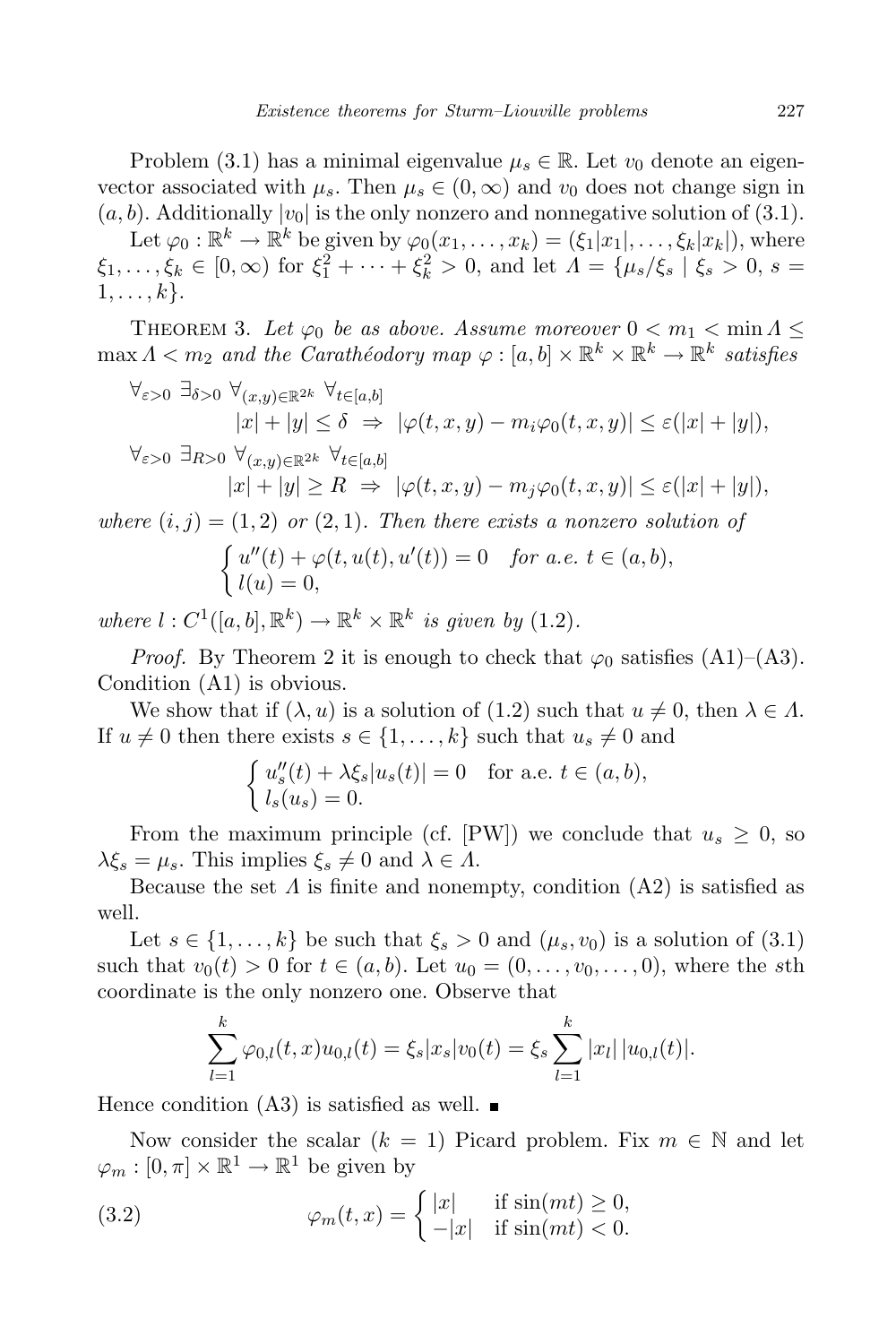LEMMA 1. *There exists* a *constant*  $r > 0$  *such* that if  $(\lambda, u) \in (0, \infty) \times$ *C* 1 [*a, b*] *is a solution of*

(3.3) 
$$
\begin{cases} u''(t) + \lambda \varphi_m(t, u(t)) = 0 & \text{for a.e. } t \in [0, \pi], \\ u(0) = u(\pi) = 0, \end{cases}
$$

*such that*  $u \neq 0$ , *then*  $\lambda \in [r, m^2]$ *.* 

*Proof.* First observe that for  $\lambda = 0$  problem (3.3) has no solution  $u \neq 0$ . Also, there is no sequence  $\{(\lambda_u, u_n)\} \subset (0, \infty) \times C^1([a, b], \mathbb{R}^k)$  such that  $\lambda_n \to 0$  and  $u_n \neq 0$  (see the remark after (A3)).

From steps  $(A)$ – $(D)$  of Lemma 3.1 of  $[G]$  we conclude that all zeroes of *u* are isolated (in the set of zeroes of *u*), and at each of them *u* changes sign. Assume now, contrary to our claim, that  $\lambda > m^2$ . By (A) of the above mentioned Lemma 3.1 of [G] we can see that if  $u(t)$  sin  $mt < 0$ , then

$$
u(t) = Ae^{\sqrt{\lambda}t} + Be^{-\sqrt{\lambda}t},
$$

and if  $u(t)$  sin  $mt > 0$ , then

$$
(T) \t u(t) = A \sin(\sqrt{\lambda}t) + B \cos(\sqrt{\lambda}t)
$$

for some constants  $A, B \in \mathbb{R}$ . We see that if  $\lambda > m^2$ , then half the period of (*T*) is less than  $\pi/m$ . So if there exists  $t_0 \in (l\pi/m, (l+1)\pi/m)$  such that  $u(t_0)$  sin  $mt_0 > 0$ , then the interval  $(l\pi/m, (l+1)\pi/m)$  contains a zero of *u*. Thus for any  $l \in \{1, \ldots, m\}$  there exists a left hand neighbourhood of  $l\pi/m$  such that *u* restricted to this neighbourhood is given by  $(\mathcal{E})$ . So there must exist  $t_0 \in ((m-1)\pi/m, \pi)$  such that *u* is given by  $(\mathcal{E})$  in  $(t_0, \pi)$  and  $u(t_0) = u(\pi) = 0$ . This implies that  $u = 0$  for  $t \in (t_0, \pi)$ , which contradicts the fact that all zeroes of *u* are isolated (in the set of zeroes of *u*).

THEOREM 4. Let  $\varphi_m : [0, \pi] \times \mathbb{R}^1 \to \mathbb{R}^1$  be given by (3.2),  $r_0 = \inf \{ \lambda \in (0, \infty) \mid \exists_{u \in C^1([a, b], \mathbb{R}^k)} u \neq 0 \text{ and } (\lambda, u) \text{ is a solution of (3.3)} \}$ *and*  $0 < m_1 < r_0 \leq m^2 < m_2$ . Assume moreover the Carathéodory map  $\varphi : [a, b] \times \mathbb{R}^1 \times \mathbb{R}^1 \to \mathbb{R}^1$  satisfies

$$
\forall_{\varepsilon>0} \ \exists_{\delta>0} \ \forall_{(x,y)\in\mathbb{R}^2} \ \forall_{t\in[0,\pi]}\n|x|+|y| \leq \delta \ \Rightarrow \ |\varphi(t,x,y)-m_i\varphi_m(t,x)| \leq \varepsilon(|x|+|y|),\n\forall_{\varepsilon>0} \ \exists_{R>0} \ \forall_{(x,y)\in\mathbb{R}^2} \ \forall_{t\in[0,\pi]}\n|x|+|y| \geq R \ \Rightarrow \ |\varphi(t,x,y)-m_j\varphi_m(t,x)| \leq \varepsilon(|x|+|y|),
$$

 $for (i, j) = (1, 2)$  *or*  $(2, 1)$ *. Then there exists a nonzero solution of the problem*

$$
\begin{cases}\n u''(t) + \varphi(t, u(t), u'(t)) = 0 & \text{for a.e. } t \in (a, b), \\
u(0) = u(\pi) = 0.\n\end{cases}
$$